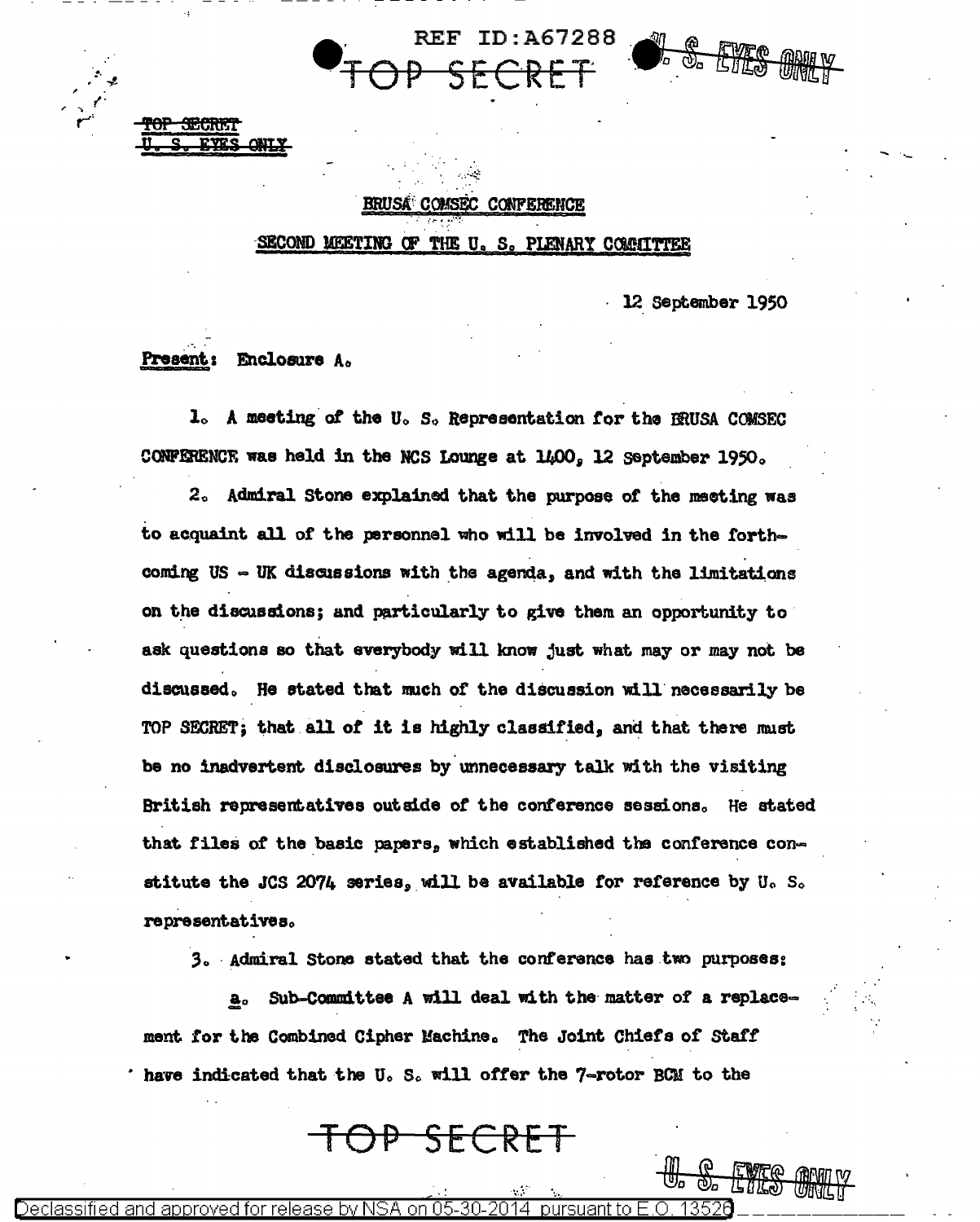British as a replacement for the Combined Cipher Machine. When it becomes available, the U.S. will offer to the British the 7-rotor PCM which is a lightweight version of the 7-rotor BCM. Discussion of replacement for the CCM must be limited to these two machines—the 7-rotor  $BC^r$  and the 7-rotor PCM.

REF.

**S. ETES CNLY** 

ID:A67288

H. S. EVES

Sub-Committee B will take care of the other part of the con- $\mathbf{b}_{\alpha}$ ference, which is an exploratory conference, to exchange information with the British on a reciprocal basis concerning U.S. developments in the cryptographic field which the JCS have approved for disclosure. The models and drawings that may be disclosed to the British have been officially approved by the Joint Chiefs of Staff and are specifically listed on U.S. EYES ONLY papers furnished the U.S. representatives.

4. Admiral Stone stressed that at the exploratory conference no agreements will be reached, and that no commitments will be made. He requested that discussion of the various U.S. machines be limited to the purposes for which they are being developed. Developments to be discussed come under the following categories:

Special purpose teleprinter systems for the exchange of а. intelligence material.

> Low echelon (minor war vessels) telegraphic systems. b.

Merchant ship telegraphic systems.  $\overline{\mathbf{c}}$  .

Meteorological security systems, including facsimile, d. teleprinter and telegraph.

> Voice security systems for tactical purposes.  $\bullet$

> > $\overline{2}$

the S. Filter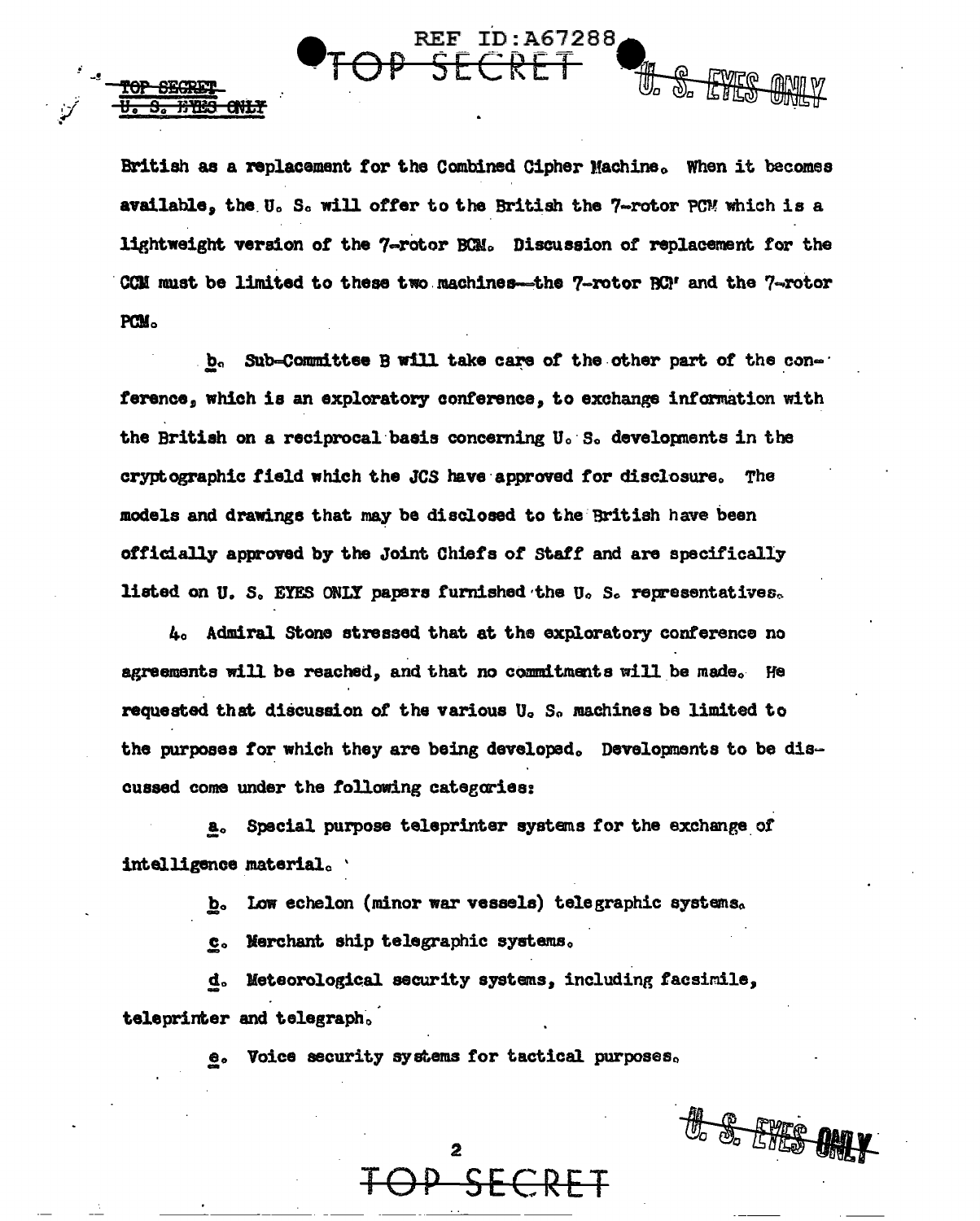$5.$  Mr. Friedman raised a question with respect to the second category - Low echelon (minor war vessels) telegraphic systems. Specifically, he desired to know whether the item was limited to Maval systems or whether it was intended to include such items as assault codes, combat codes, and similar items for ground force operations. Colonel Collins commented that it was intended to include low echelon systems in general rather than being limited to Naval problems. Admiral Stone agreed that the broader interpretation was intended, which fact was borne out by the specific listing of various equipments and items in that category.

REF ID:A67288

<del>onix</del>

6. Mr. Barlow questioned the ASAY 9 being listed for discussion under Working Group No. 4. After some discussion it was agreed that permission would be requested from AFSAC to add the ASAY 6 to the list. It would not be necessary to ask AFSAC to remove the ASAY 9 from the list, but it would not be disclosed unless and until authorized by DIRAFSA. Demonstration and discussion of the ASAY 6 will be added to Working Groups No. 3 and 4. Mr. Small suggested that the correct AFSA nomenclature for the ASAY 6 be used in lieu of ASA nomenclature. There was no objection. (Correct AFSA nomenclature is AFSAY-806.)

7. Major Parr asked for Air Force representation on Working Group No. 4 and his request was granted.

8. Captain Safford recommended that an item on One-Time Tape Scramblers, including key production equipment, be included for discussion and recommended the establishment of Working Group No. 5 to consider it. Admiral Stone suggested that, if necessary, more people be added to the present working groups to consider the item and that it

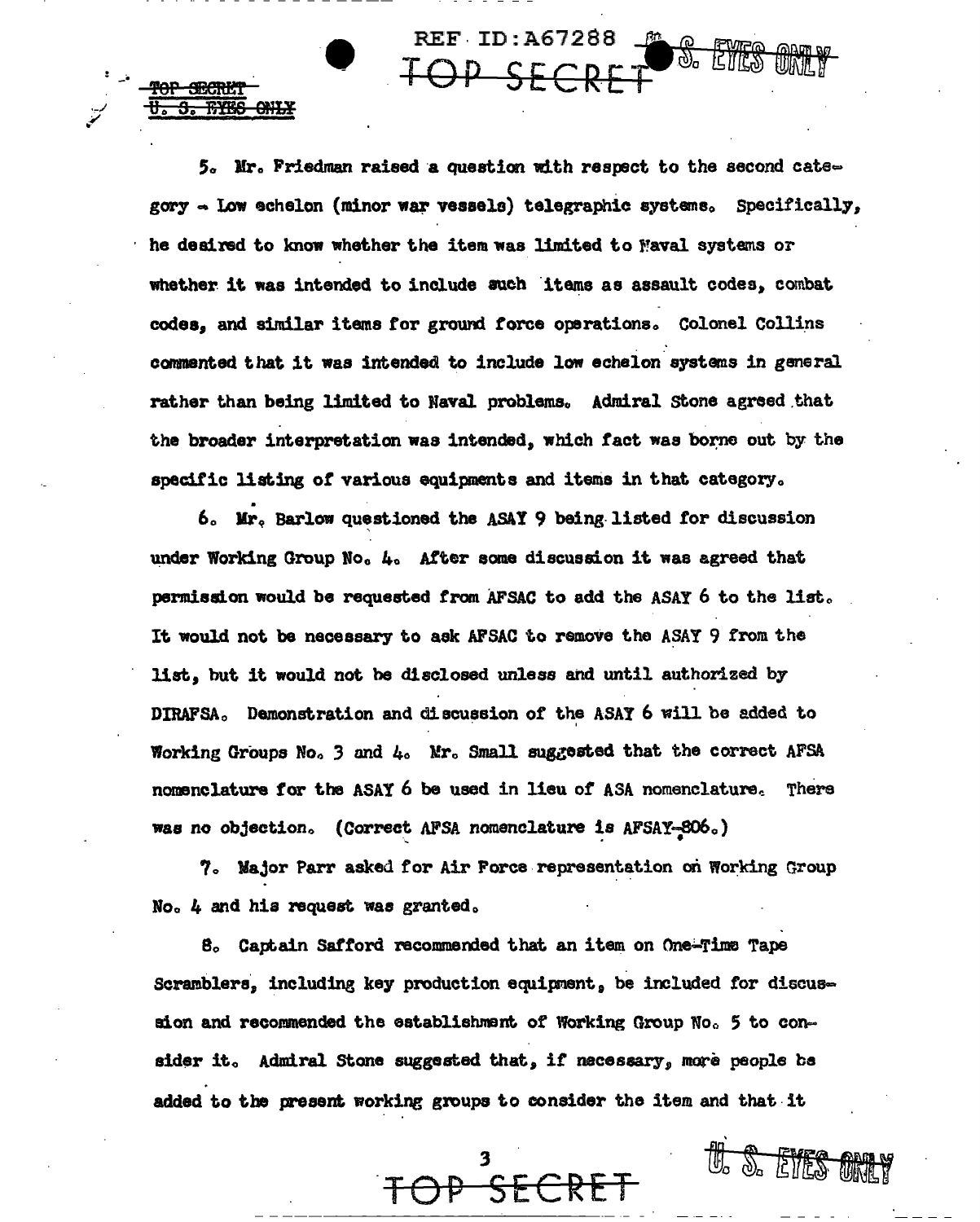be considered tentatively by Working Group No. 1. The item is to be referred to AFSAC for approval as an additional item which may be disclosed.

J. S. ETTES

H. S. FYFS AMP

TOP SEC

YES ONLY

9. Commander Hargreaves requested permission to include discussion of the PCM also under Working Group No. 2. Captain Hansen and Colonel Collins agreed that such discussion was in order. Admiral Stone approved.

10. Admiral Stone stated that the first (plenary) meeting of the conference would be held on or about 20 September,\* that the opening remarks will be made by Major General McClelland and himself. Designation of the Conference Chairman, Committee and Sub-Committee Chairmen will be made, and general instructions will be given to the Committees and Sub-Committees. The first plenary session will be followed by a meeting of the Executive Committee.

11. Admiral Stone stated that under no conditions would the British be given registered publications by AFSA. Nothing in written form is to be passed to the British except through DIRAFSA's office where it will be accounted for and will be passed formally to the head of the British delegation.

12. Mr. Friedman suggested that it would be desirable to have an agreement with the British stating that they will conform strictly to the conditions set forth in the basic JCS paper. Points to be covered in the proposed agreement include:

D SFCRET

\*NOTE - Later set for 1430, 21 September 1950.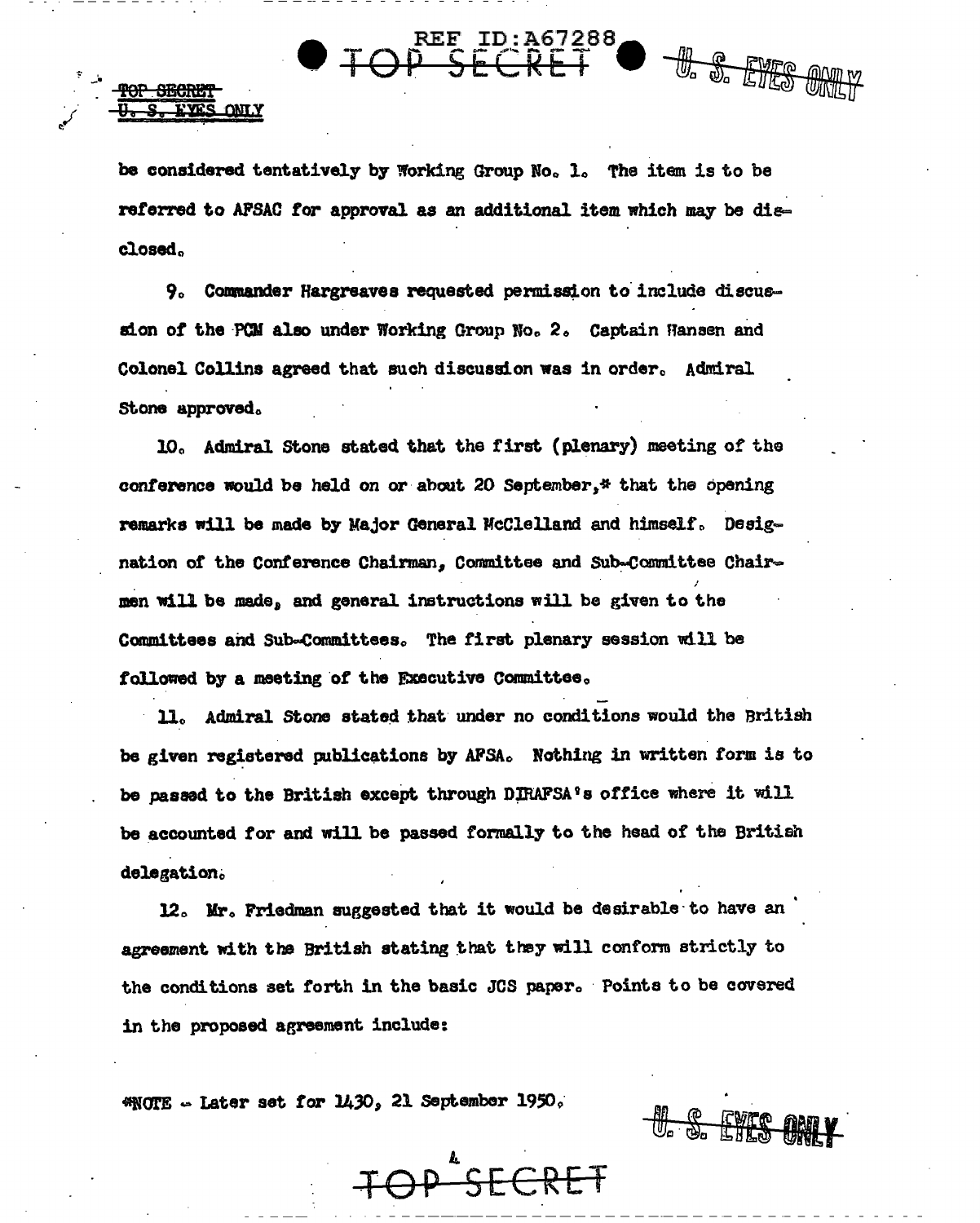the or Filles and

Request for information from a third party. а.

Security of information. b.

**CAILY** 

Information not be used for other than military purposes.  $\underline{\mathbf{c}}$ .

**REF ID: A67288** 

Protection of individual patent rights. ∙d.

13. Mr. Shaw raised the question as to the AFSAM 7 being discussed as the replacement for the CCM. He considered it quite possible that the British might procose the AFSAM 7 as a substitute for the CCM. Admiral Stone stated that such a possibility had been called to his attention. He stated that it would not be discussed as a replacement for the CCM since there was no JCS authority for such discussion. DIRAFSA pointed out that this matter had also been discussed, and a decision reached, by the Armed Forces Security Agency Council. The replacement for the CCM is to be discussed only on the basis of the 7-rotor BCM and the PCM.

14. Admiral Stone stated that there was one matter that he would like to be sure that everybody understood. There is not to be any discussion of the ECM principles or their applications and no disclosures in any form of the ECM/SIGABA. This limitation is to apply to the basic machine and to modifications such as the CSP 2900. The ECM is absolutely "out of the picture" so far as this conference is concerned.

15. Mr. Friedman raised a question regarding the operational and research and development aspects of the conference. He pointed out that the conference started out to be an exploratory conference on research and development matters and that the operational aspects of these equipments, their method and manner of distribution would not be THE TWEE ONLY

FCRET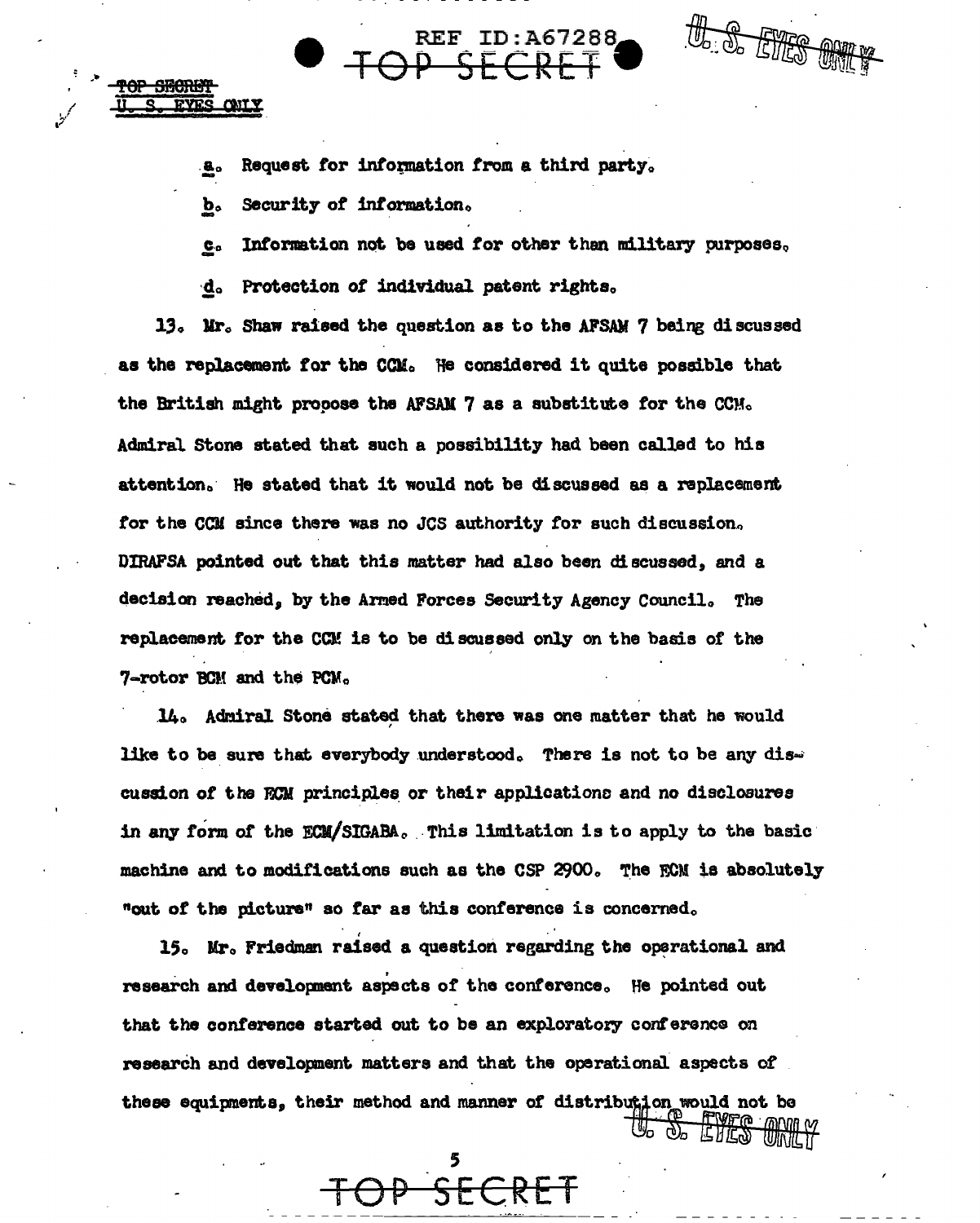undertaken for discussion. He further noted that in the Appendix to the Agenda for the Conference, approved by AFSAC, and which had been handed to the British, there are items dealing with desirable characteristics in general and the levels of employment. Mr. Friedman questioned the ability of the committee to restrict their discussions to the research and development aspects. Admiral Stone stated that the outline referred to should be very helpful in exploring all items to give us ideas. Admiral Stone stated while research and development was to be the basis for disclosures, that the equipments could be discussed in any manner desired, except that such discussions should not lead up to any commitments or agreements--- nor in such a manner as to give the British any false hopes.

<del>SBARK</del>I فتتحقا

<del>- QNTAY</del>

**REF ID:A67288** 

卌

16. Captain Safford commented that it was his intention to demonstrate the Half-JODO (CSP 5100) to the British at the same time that the other equipments are demonstrated and wanted to make certain that his intentions were understood and approved. After some discussion it was agreed by all concerned that there were no objections to such demonstration provided that the U.S. was not committed to its use and with the understanding that if used, it would not necessarily be used at all times.

17. Commander Seiler suggested that a desk be set up where all conference papers could be cleared and requests for information coordinated. Admiral Stone requested that Mr. Friedman work out the suggestion.

18. Mr. Friedman stated that meetings of the Working Groups will be held on the third deck of Building 17. He suggested that each of the

OP SECRET U.S. EYES ONLY